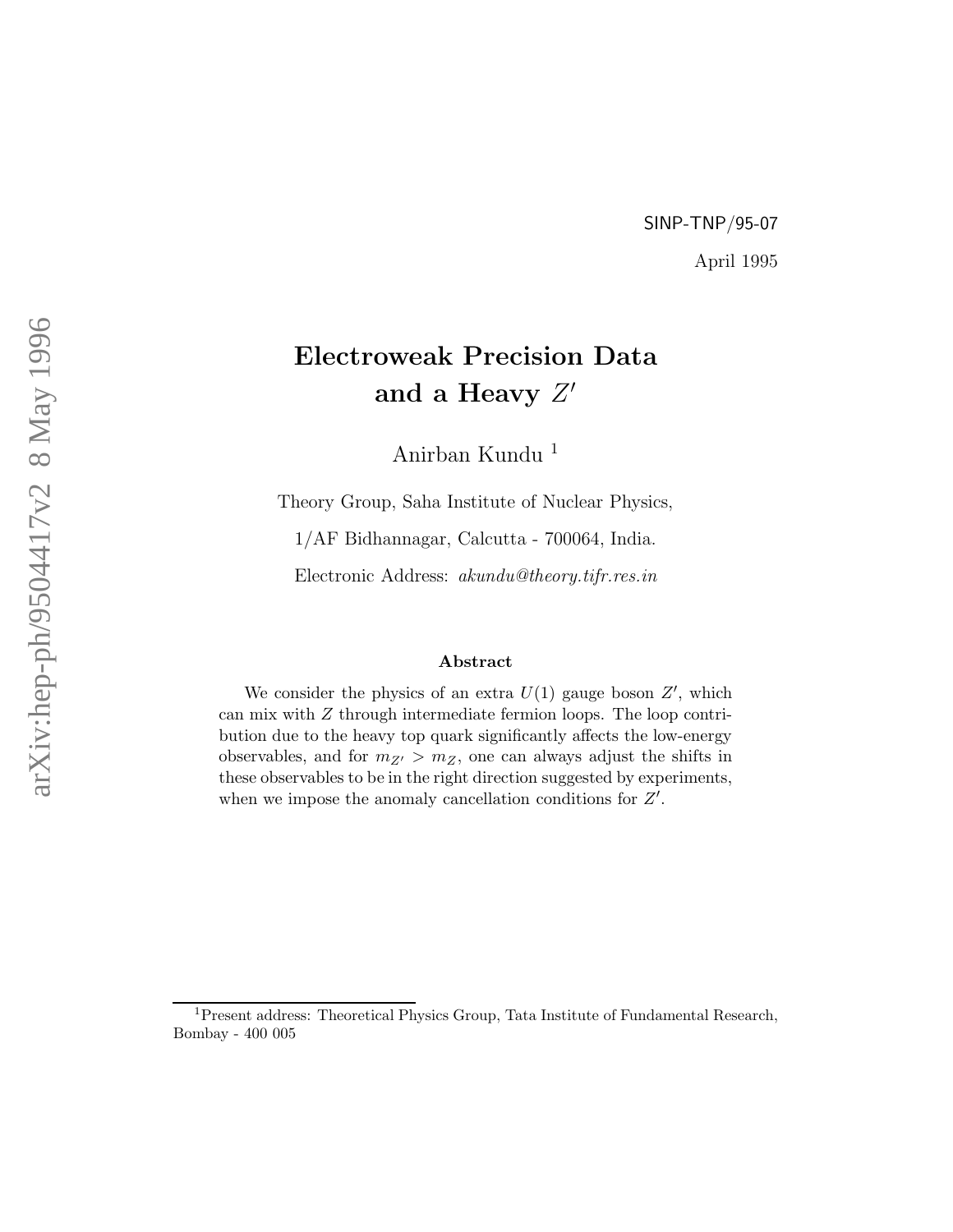With the ever-increasing precision of the electroweak experiments, some disturbing signatures about the validity of the Standard Model (SM) are coming into view. Most notable among them are (i)  $R_b = \Gamma(Z \to b\bar{b})/\Gamma(Z \to b\bar{b})$ hadrons), (ii) the left-right asymmetry  $A_{LR}$  measured at SLAC, and (iii) the  $\tau$ -polarization asymmetry,  $\mathcal{P}_{\tau}$ . At the same time, observables such as the total Z-width,  $\Gamma_Z$ , and the hadronic cross section at the Z-peak,  $\sigma_{had}$ , are so well measured that arbitrary extensions of the SM are severely constrained. Among the non-supersymmetric extensions, technicolor is struggling to make itself compatible with the oblique electroweak parameters,  $R_b$ , and the FCNC data, and is not yet convincingly successful; extra fermion generations do not seem to resolve the discrepancies in the measured values of the abovementioned quantities, and are also restricted by the oblique parameters S and T. It has been shown [1] that addition of any number of arbitrary scalar representations, satisfying the constraints on  $\rho$  and on asymptotic unitarity, invariably worsens the discrepancy in  $R_b$ , and is totally insensitive to  $A_{LR}$ .

The only physically interesting choice that remains is the addition of one or more extra gauge bosons. Holdom [2] and Caravaglios and Ross [3] have already discussed that possibility in the literature. Both of these references add an extra neutral gauge boson  $Z'$  to the SM particle spectra. While Holdom has considered a tree-level mixing between  $Z$  and  $Z'$ , Caravaglios and Ross have focussed on the Born graph of  $e^+e^- \rightarrow f\bar{f}$  mediated by Z'. However, the  $Z' f \bar{f}$  couplings derived from the experimentally measured parameters are not free from anomaly, and thus one has to add extra fermions to the model. These fermions not only contribute to the oblique parameters,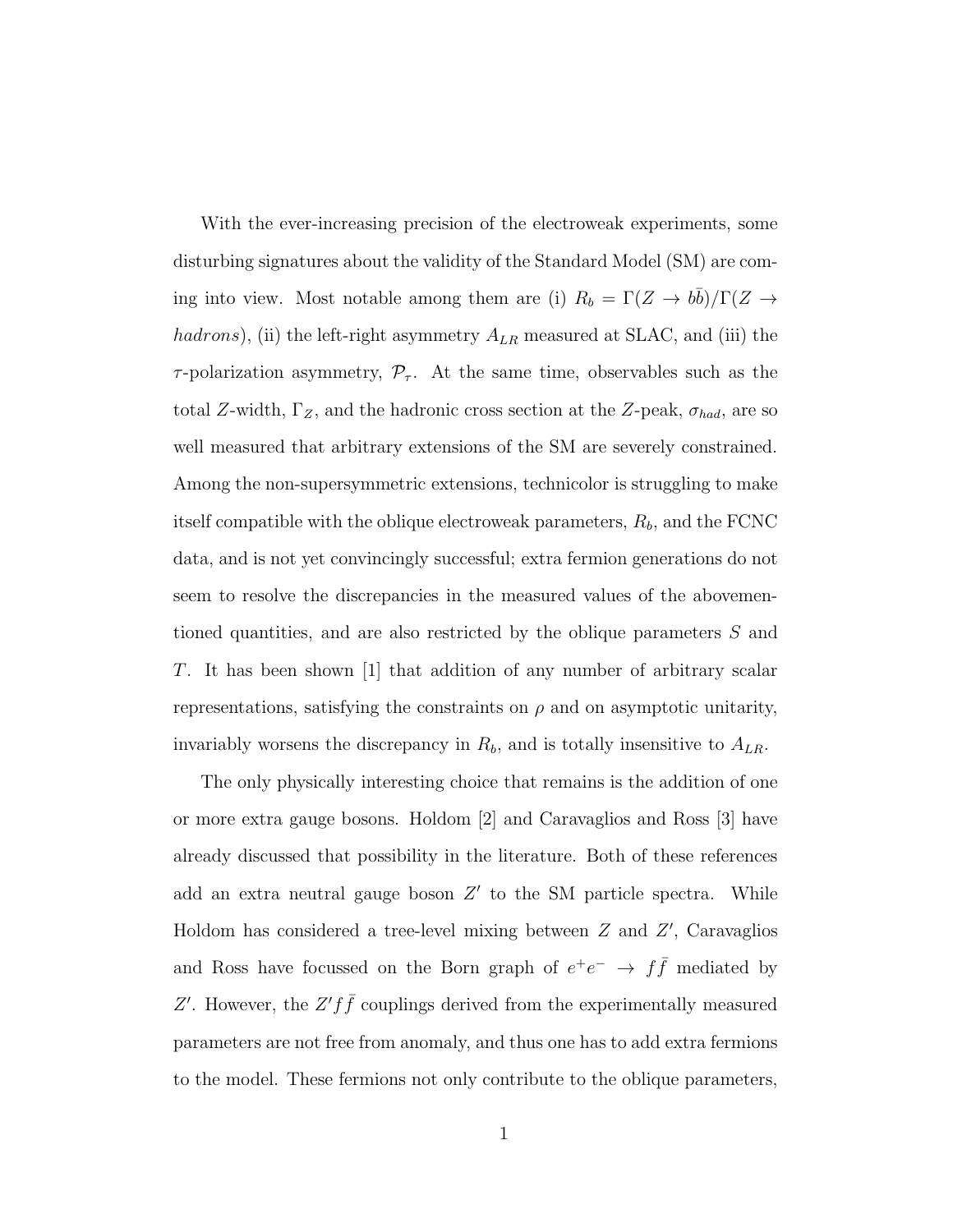but may also introduce significant loop corrections to the observables, thus making the whole pattern of the new couplings somewhat confusing, and at the worst case, untraceable. The oblique parameters are also affected by a tree-level  $Z - Z'$  mixing.

The important point stressed by Caravaglios and Ross is that one needs an imaginary amplitude coming from new physics effects to give a nonzero interference with the SM amplitude. In other words, the real part of the new physics amplitude does not contribute to physical observables if  $|\mathcal{M}_{new}|^2 \ll$  $|\mathcal{M}_{SM}|^2.$  To satisfy this property, the authors in ref. [3] have considered a  $Z'$ nearly degenerate with  $Z$  so that both  $Z$  and  $Z'$  propagators are imaginary (apart from a factor of  $-i g_{\mu\nu}$ ). However, the Z lineshape and  $\Gamma_Z$ , as measured at LEP, are in such conformity with the SM that the  $Z'e^+e^-$  coupling has to be unreasonably small compared to the  $Z'b\bar{b}$  coupling, whose value is fixed from the measurement of  $R_b$ . Unless there is some strong logic (as suggested in ref.  $[2]$ ) which forbids  $Z'$  to couple with the first two fermion generations (in the weak eigenbasis), such a model, according to our view, seems to be quite artificial.

In this letter we consider what we think to be a much more realistic scenario. We assume that there is only one neutral  $U(1)$  gauge boson  $Z'$ . There exists a number of models which predict such a  $Z'$ , though their properties vary with the models chosen. We want to make an analysis which is sufficiently model-independent, except the existence of a  $Z'$ , which is the common factor among these variety of models. As we do not confine ourselves within a particular model, our results are more qualitative than quantitative and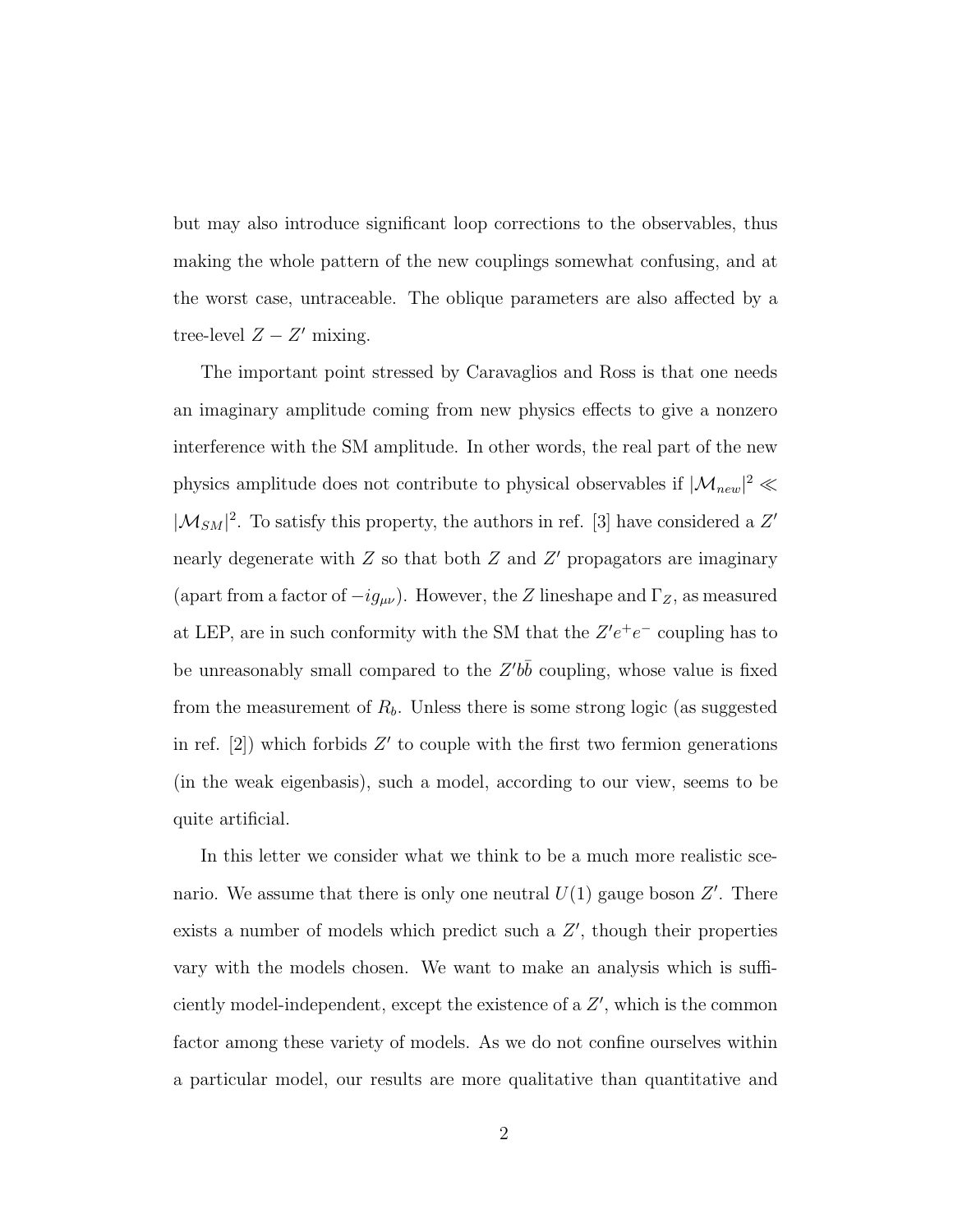to be taken as trends. However, in nearly all the cases, the trends are in conformity with the experimental data.

Even in performing a general analysis, one requires some sort of a guideline, and fortunately, the Z'-physics is so well-studied that we have quite a few of them. For example, Langacker and Luo [4] have shown that a  $Z - Z'$ mixing at tree-level, if exists, is bound to be very small (less than 1%). Thus one does not make any great error in neglecting the tree-level  $Z - Z'$  mixing altogether; moreover, it keeps the oblique parameters unaffected by  $Z'$ . Another guideline is the condition that  $Z'$ -current is to be anomaly-free, and if one does not want to extend the fermion spectrum, it imposes some restriction on the  $Z' f \bar{f}$  couplings. Thus, our study will be a general one except the imposition of these two constraints. There also exists a mass bound on  $Z'$ : for a Z' with SM couplings to the fermions, the mass limit (at 95\% CL) is 412 GeV (from direct search in  $p\bar{p}$  colliders) and 779 GeV (from electroweak fit to the LEP data) [5]. If the  $Z' f \bar{f}$  couplings do not mimic the SM ones, these limits may not be valid  $(e.g., Z'$  which couples only to the third generation fermions). However, there is no reason for  $Z'$  to be nearly degenerate with Z, and we will drop this assumption made in ref. [3].

One notes that if  $m_{Z'} \neq m_Z$ , the only way to have a non-vanishing interference term is to consider a  $Z - Z'$  mixing mediated by fermion loops, as shown in fig. 1. This is similar to the well-studied  $\gamma - Z$  mixing; while the latter effects are subtracted from experimental measurements, the former effects are not, and so the concerned amplitude is a coherent sum of two amplitudes: pure SM electroweak, and that arising from new physics. As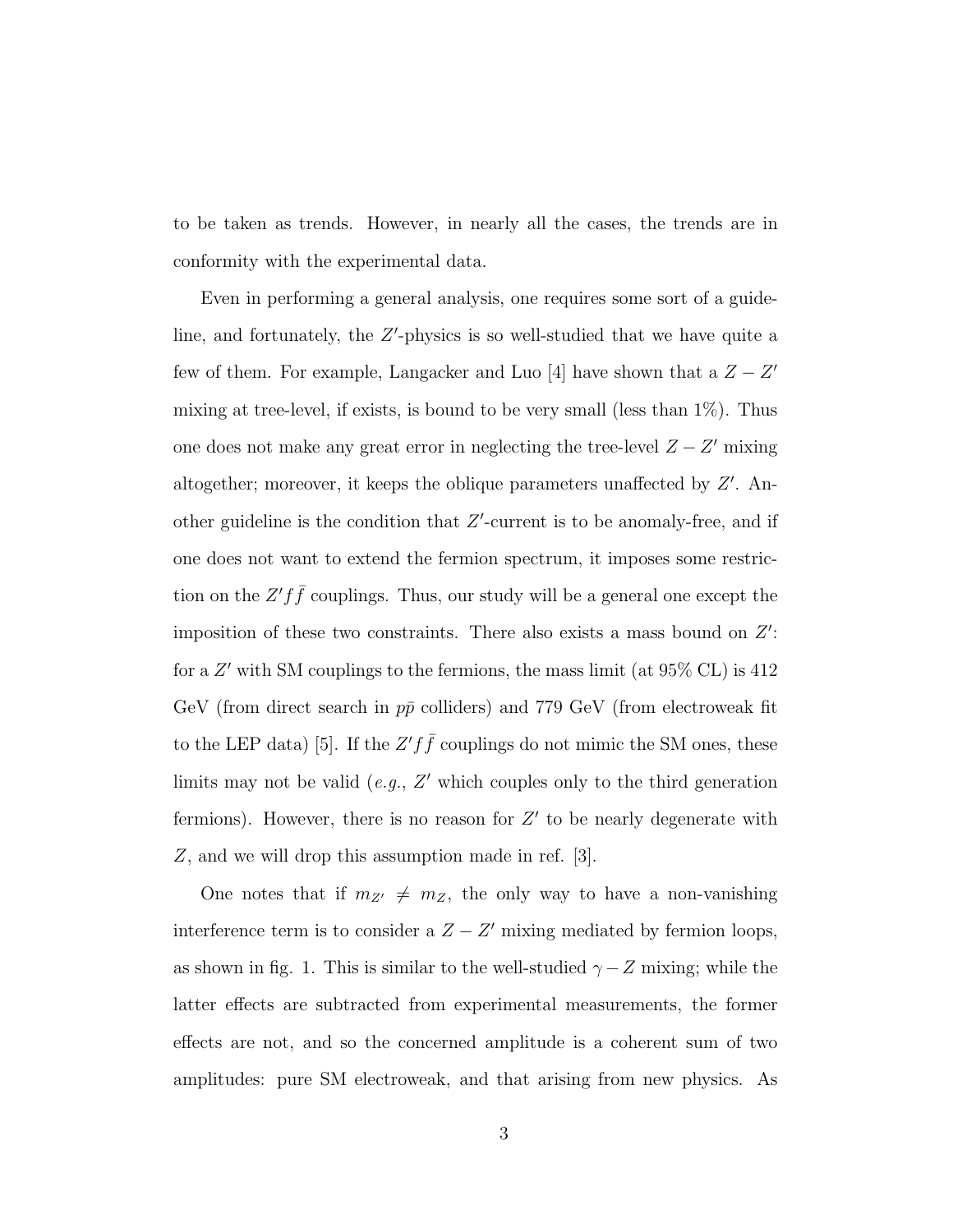the loop contribution is proportional to  $m_f^2$ , only the top loop is considered. Note that the two-loop  $Z - Z' - Z$  amplitude is real and hence does not affect the interference term.

First, let us consider a toy model in which  $Z'$  couples only to the third generation. This will help us to understand the trend. The SM amplitude of  $e^+e^- \to f\bar{f}$  is

$$
\mathcal{M}_Z = ir_1[\bar{e}(p_1)\gamma^{\mu}(g_V^e - g_A^e \gamma_5)e(p_2)][\bar{f}(p_3)\gamma_{\mu}(g_V^f - g_A^f \gamma_5)f(p_4)] \tag{1}
$$

and the new physics amplitude is

$$
\mathcal{M}_{new} = ir_2[\bar{e}(p_1)\gamma^{\mu}(g_V^e - g_A^e \gamma_5)e(p_2)][\bar{q}(p_3)\gamma_{\mu}(g_V^{q'} - g_A^{q'} \gamma_5)q(p_4)] \tag{2}
$$

where the conventional  $Zf\bar{f}$  vector and axial<br>vector couplings are denoted by  $g_V^f$  and  $g_A^f$  respectively, and analogous quantities for the  $Z'q\bar{q}$  vertex (we will always use q to denote a third generation fermion) are denoted by  $g_V^q$ V ′ and  $g^q_{\neq}$ A ' (thus, the  $Z'q\bar{q}$  vertex factor is given by  $(g/2\cos\theta_W)\gamma^{\mu}(g_V^q)$ V  $\prime - g^q_{\n\ell}$ A  $'\gamma_5$ ). We neglect the QED terms in the amplitudes. At the Z-peak, one has

$$
r_1 = \frac{\sqrt{2}Gm_Z}{\Gamma_Z},\tag{3}
$$

$$
r_2 = \frac{2G^2 m_Z}{(1 - \zeta^2)\Gamma_Z} f,\tag{4}
$$

where  $\zeta = m_{Z'}/m_Z$  (as we are not on the Z'-peak,  $\Gamma_{Z'}$  can be neglected), and f is the two-point loop integral given in Appendix 1. With  $m_t = 175$ GeV [6] and taking the QCD corrections into account, we get

$$
f = 2.90(0.018g_V^{t'} - g_A^{t'}) \times 10^3.
$$
 (5)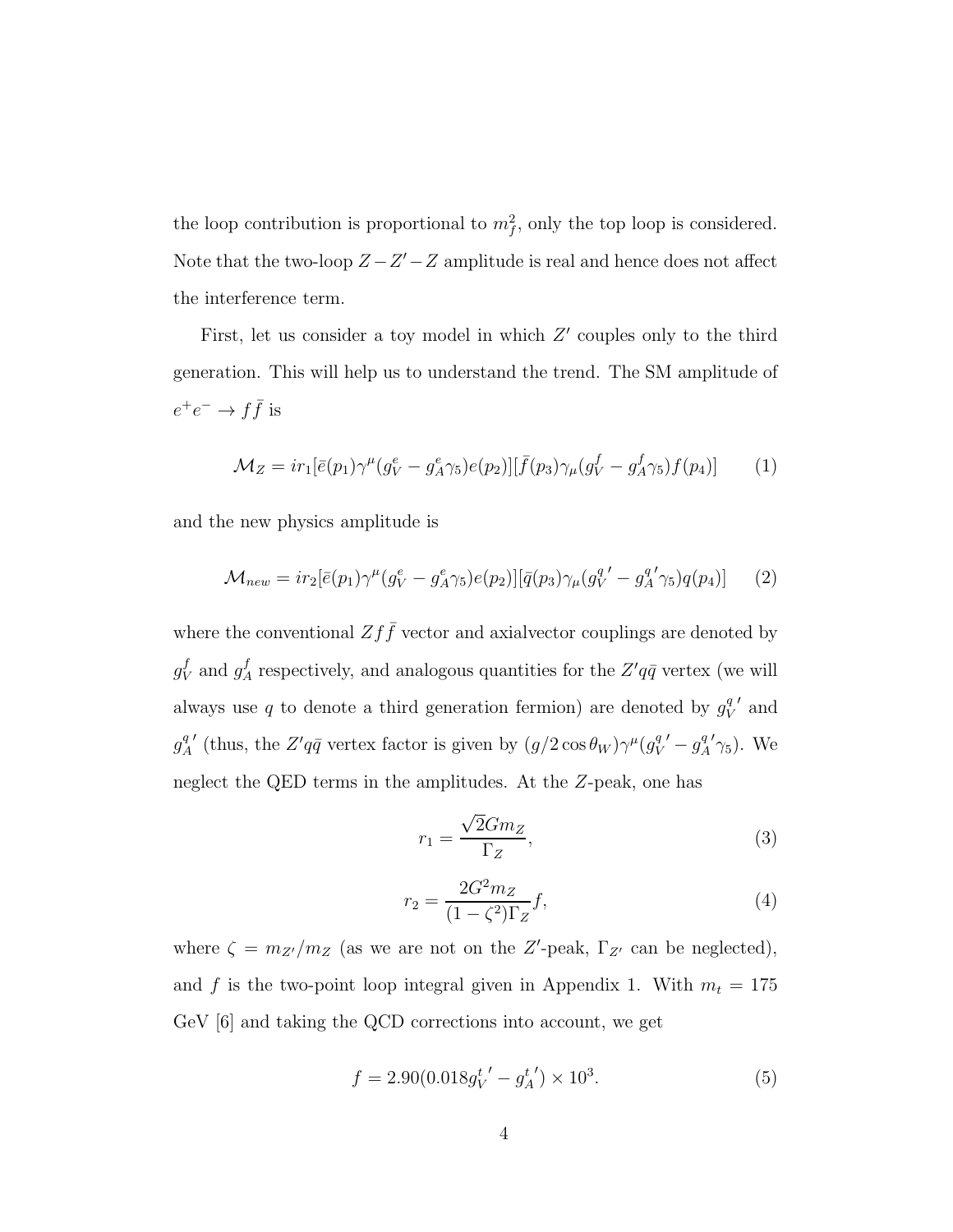With  $g_V^t$  $'$ ,  $g_A^t$ ' and  $\zeta$  of the order of unity,  $|r_2/r_1|$  is of the order of 0.1, so it is justifiable to neglect the  $|r_2|^2$  contributions. We have also neglected the QCD and the electroweak corrections to the internal top loop, as well as the threshold effects of  $\mathcal{O}(\alpha \alpha_s^2 m_t^2)$ , and have only taken the corrections to the external fermions into account. This introduces an error of at most two to three per cent and as we mainly concentrate on the qualitative features, the approximation is a good one. Anyway, the quantitative results are hardly affected. We note that it is the massive top quark that makes the interference amplitude non-negligible.

The cross-section with initially polarized electron beam comes out to be

$$
\sigma_L(\theta) = Ar_1^2(g_L^e)^2[(1+\cos\theta)^2T_1 + (1-\cos\theta)^2T_2],\tag{6}
$$

$$
\sigma_R(\theta) = Ar_1^2(g_R^e)^2[(1+\cos\theta)^2T_2 + (1-\cos\theta)^2T_1],\tag{7}
$$

where A is a numerical constant  $(= m_Z^2/64\pi^2)$ , and  $T_1, T_2$  are given by

$$
T_1 = N_c[r_1(g_L^f)^2 + 2r_2(g_L^fg_L^q)],\tag{8}
$$

$$
T_2 = N_c[r_1(g_R^f)^2 + 2r_2(g_R^fg_R^q)].
$$
\n(9)

In the above formulae,  $N_c$  is the relevant color factor, which is 1 for leptons and  $3(1+\alpha_s(m_Z^2)\pi^{-1}+1.409\alpha_s^2)$  $\frac{2}{s}(m_Z^2)\pi^{-2} - 12.77\alpha_s^3$  $s^3(m_Z^2)\pi^{-3}$  for quarks. The right- and the left-handed fermion couplings are related to the vector and axialvector couplings in the conventional way:

$$
g_V = \frac{1}{2}(g_L + g_R), \quad g_A = \frac{1}{2}(g_L - g_R). \tag{10}
$$

From eqs. (6) and (7), it is clear that only those observables which involve third generation fermions in the final state will be modified. Thus,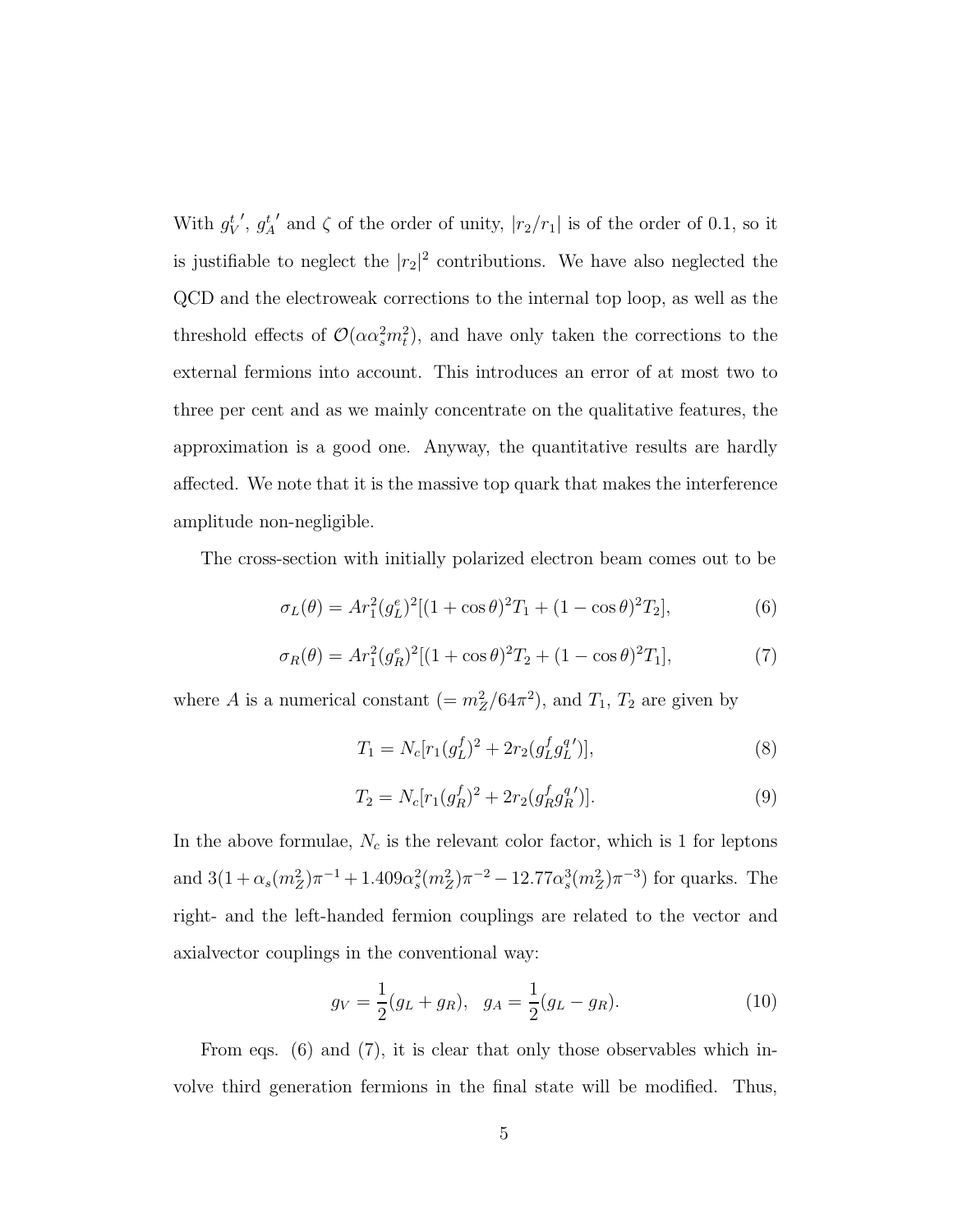the forward-backward electron asymmetry  $A_{FB}^e$  or the partial width  $\Gamma(Z \to$  $e^+e^-$ ) retain their SM values, while observables like  $\Gamma_Z$ ,  $A_{FB}^b$ ,  $\mathcal{P}_{\tau}$ ,  $R_b$  (and other partial widths) will have contributions coming from the  $Z - Z'$  mixing. Low-energy observables are not sensitive to this mixing as the Z-propagator, apart from  $-i g_{\mu\nu}$ , is real, and the interference term vanishes. Lepton universality is also not respected in this model. The expressions for the modified observables follow immediately from eqs. (1) and (2); however, they do not throw much light on the nature of the modification, as one has to take account of seven arbitrary  $Z'q\bar{q}$  couplings (three in the lepton sector and four in the quark sector). Here we impose the condition that the  $Z'$  current has to be anomaly free. This assures that no new fermions are required in the model and eq. (5) remains unchanged. A simple way to do that is to take the new couplings proportional to the hypercharge  $Y$  of the corresponding fermions (this is, by no means, the only choice). Denoting this proportionality constant by a, we obtain

$$
(g_L^{\nu_\tau}, g_L^{\tau\prime}, g_R^{\tau\prime}, g_L^{\iota\prime}, g_R^{\iota\prime}, g_L^{\iota\prime}, g_R^{\iota\prime}) = (-a, -a, -2a, a/3, 4a/3, a/3, -2a/3). \tag{11}
$$

The total  $e^+e^-$  annihilation cross-section at  $s = m_Z^2$  changes by an amount  $\delta\sigma$ , which is also a measure of the change in  $\Gamma_Z$ . With the couplings given in eq. (11), this change comes out to be

$$
\frac{\delta\sigma}{\sigma} = \frac{\delta\Gamma_Z}{\Gamma_Z} = -8.76 \times 10^{-3} \frac{a^2}{1 - \zeta^2} \tag{12}
$$

where we have taken  $G = 1.16639 \times 10^{-5} \text{ GeV}^{-2}$ ,  $m_Z = 91.189 \text{ GeV}$  and  $\Gamma_Z = \Gamma_Z^{SM} = 2.497 \text{ GeV}$ . Note that eq. (12) is independent of the sign of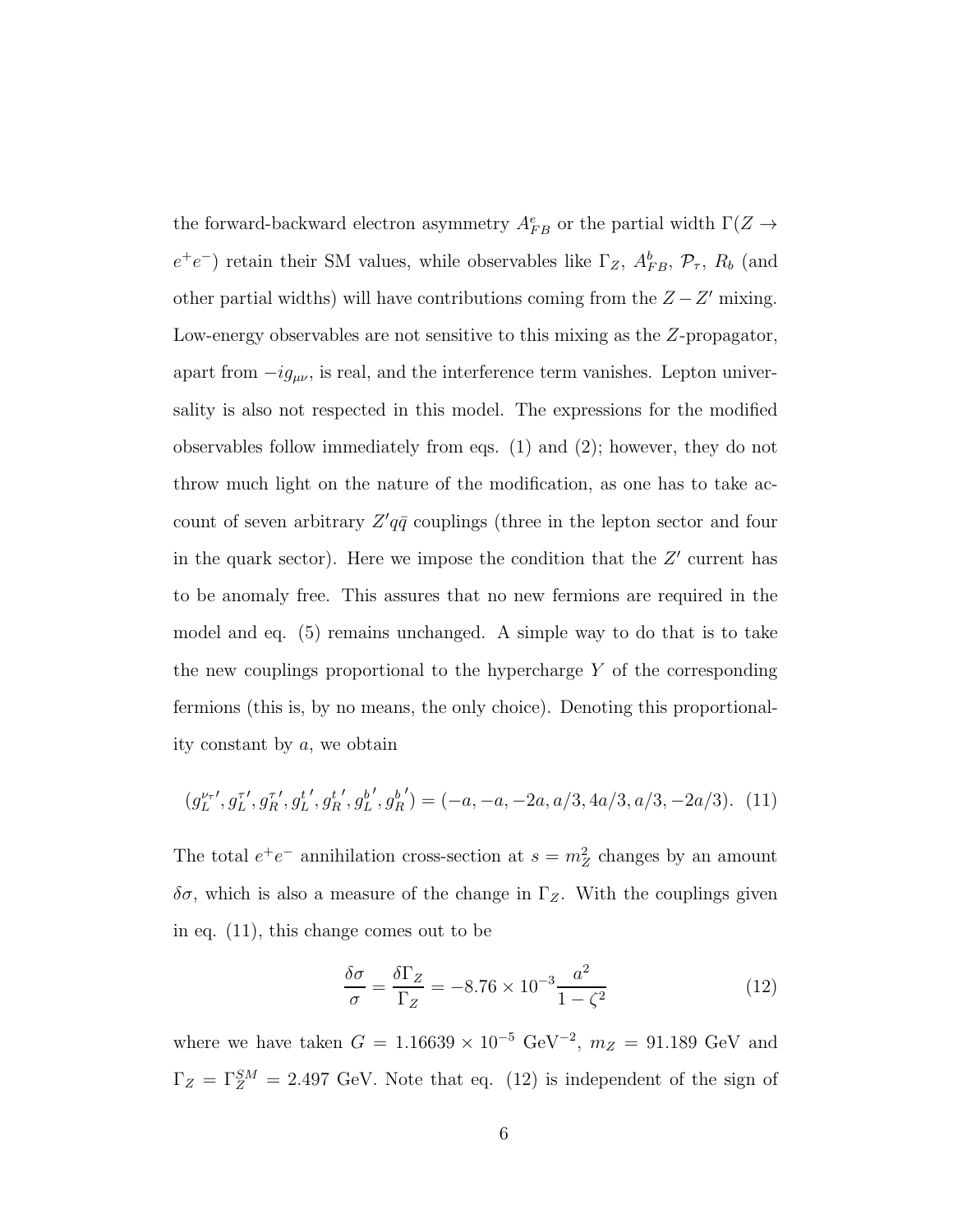a; this is because  $Z'q\bar{q}$  couplings always come in pair, one being the internal Z'tt coupling. It depends on the sign of  $\zeta$ , and for  $m_{Z'} > m_Z$ , the deviation is positive. From the experimental bound

$$
\frac{\delta\Gamma_Z}{\Gamma_Z} \le 3 \times 10^{-3},\tag{13}
$$

one gets

$$
-0.34 \le \frac{a^2}{1 - \zeta^2},\tag{14}
$$

which, for  $a = 1$ , yields  $m_{Z'} \geq 181$  GeV. The change in the hadronic crosssection is

$$
\frac{\delta \sigma_{had}}{\sigma_{had}} = -5.8 \times 10^{-3} \frac{a^2}{1 - \zeta^2}
$$
\n(15)

which is well within the allowed limit, and can be used to find the change in  $R_b$ :

$$
R_b = R_b^{SM} + (1 - R_b^{SM}) \frac{\delta \Gamma(Z \to b\bar{b})}{\Gamma(Z \to hadrons)}
$$
  
 
$$
\leq 0.2172. \tag{16}
$$

The SM value of  $R_b$ , 0.2156, is for  $m_t = 175$  GeV and takes the two-loop corrections induced by the heavy top quark into account [7]. Branching fraction for charm,  $R_c$ , is reduced, but not very significantly:

$$
\frac{\delta R_c}{R_c} \ge -0.0020.\tag{17}
$$

The change in forward-backward b asymmetry is small, and negative:

$$
\frac{\delta A_{FB}^b}{A_{FB}^b} = 0.0130 \frac{a^2}{1 - \zeta^2} \tag{18}
$$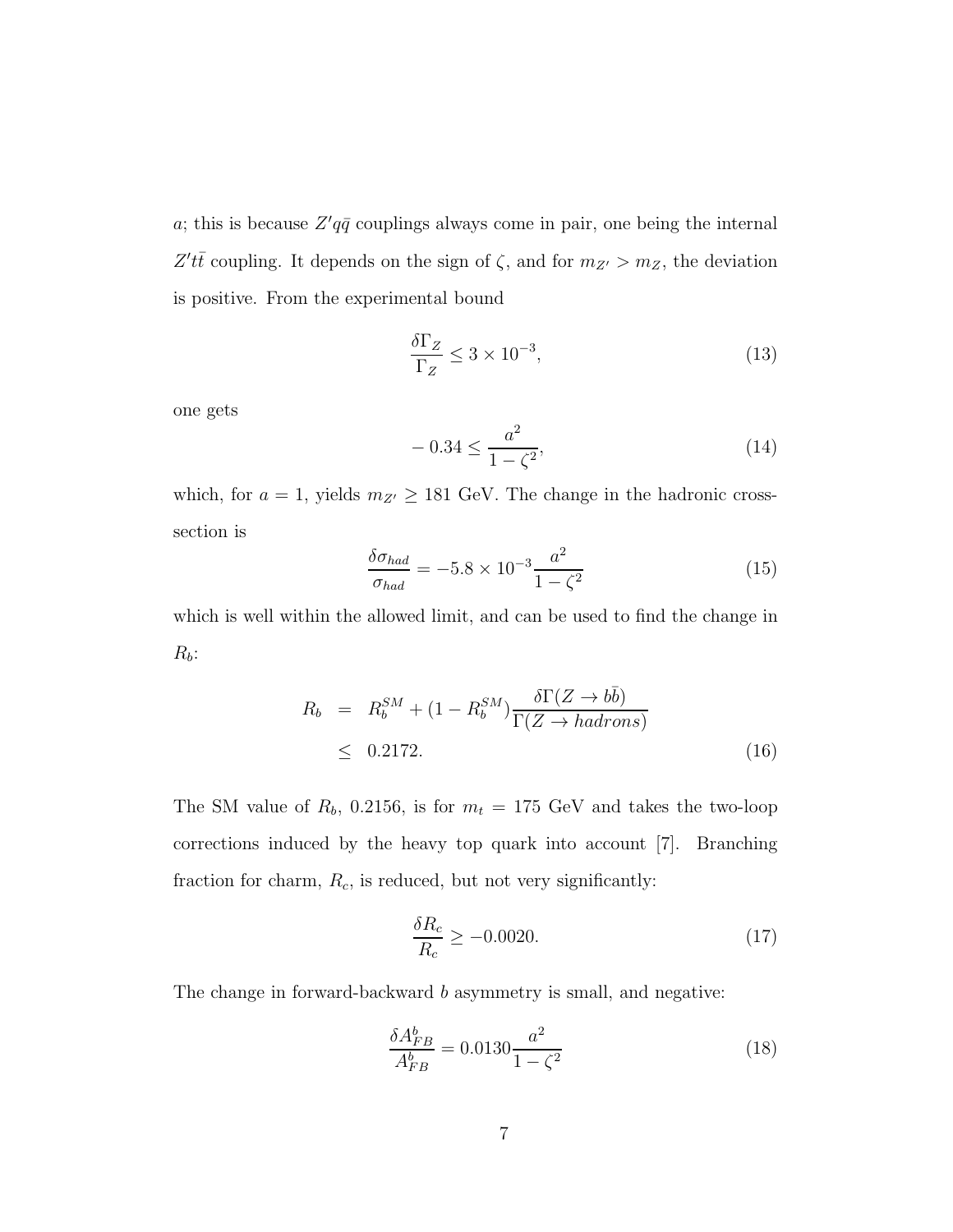whereas for the  $\tau$ -lepton, the fractional change in the left-right asymmetry  $\delta A_{LR}^{\tau}/A_{LR}^{\tau}$  is negative, and thus more than resolves the discrepancy of the experimental value with the SM prediction:

$$
\frac{\delta A_{LR}^{\tau}}{A_{LR}^{\tau}} = -0.3637. \tag{19}
$$

We note that in all these cases, the changes are in the right direction, and more often than not, are in the right ballpark. However, the leptonuniversality breaking ratio,  $\Gamma(Z \to \tau^+ \tau^-)/(Z \to e^+ e^-)$ , does not allow such a high value of  $a^2/(1-\zeta^2)$ :

$$
\frac{\Gamma(Z \to \tau^+ \tau^-)}{(Z \to e^+ e^-)} = 1 - 0.0387 \frac{a^2}{1 - \zeta^2} \le 1.013. \tag{20}
$$

Also, the effective number of light neutrino species is enhanced, but within the allowed limit:

$$
\delta N_{\nu} = -0.0493 \frac{a^2}{1 - \zeta^2} \ge +0.016. \tag{21}
$$

Thus, the upper bound of  $a^2/(1-\zeta^2)$  is one order of magnitude smaller than that allowed by  $\Gamma_Z$ . As Holdom has pointed out [2], if the  $Z'\tau^+\tau^-$  coupling is dominantly vectorial in nature, the bounds obtained from the last two equations can be evaded.

From eqs. (6) and (7), it is evident that  $A_{LR}$  does not change. This motivates us to move to our second model, where  $Z'$  couples to all the known fermions. The condition of anomaly cancellation hints to a coupling pattern as shown in eq.  $(11)$ , but the *a*'s may be different for different generations. Thus, we are introducing three new parameters in this case compared to one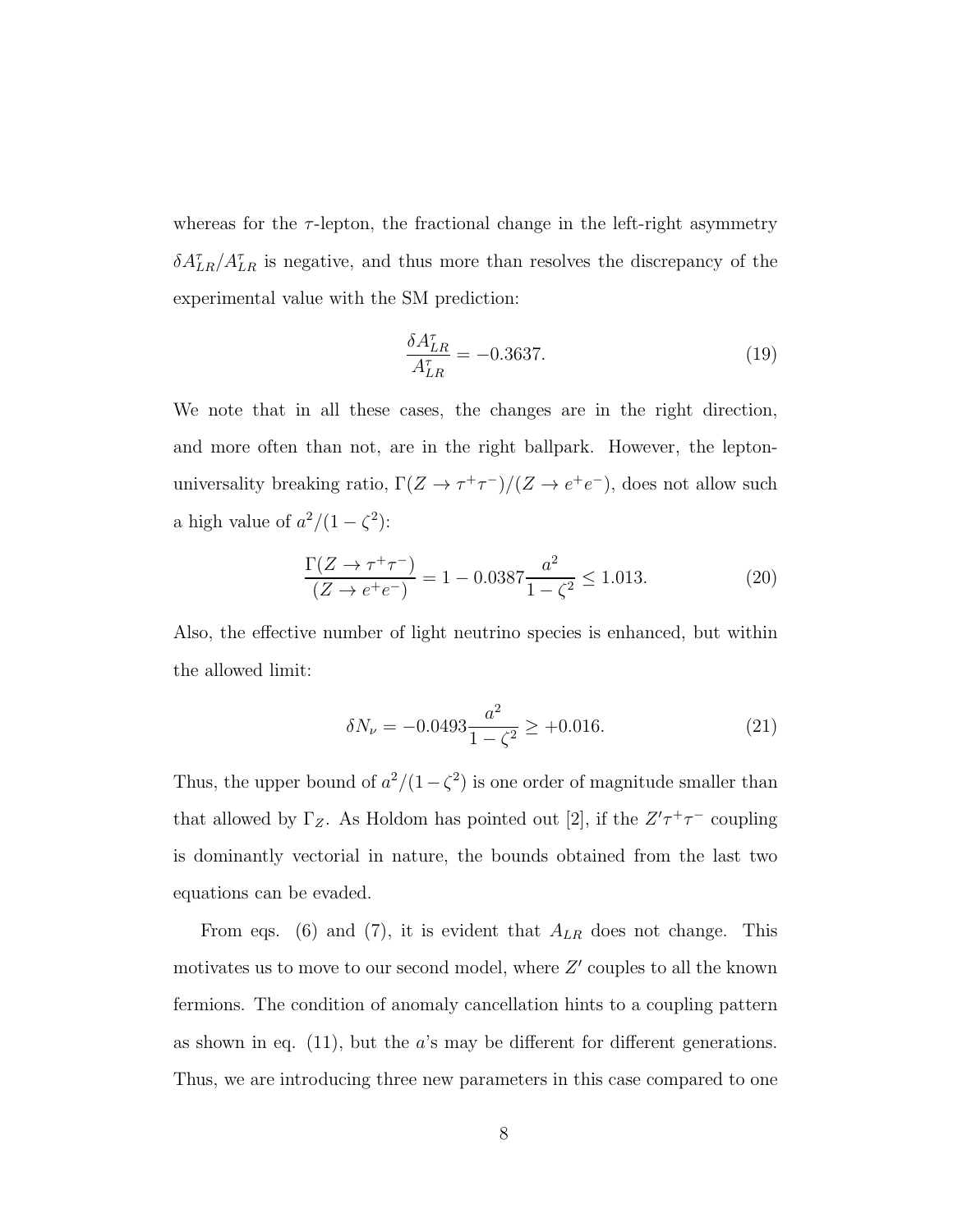in the earlier case. Evidently, it will be easier to match the experimental data by adjusting these parameters; on the other hand, predictive power of the model will be somewhat lost. However, there are certain model-independent facts which one should take into account.

First, the Born graph,  $e^+e^- \rightarrow f\bar{f}$  mediated by Z', will not contribute to the interference, and therefore the new physics contribution to the treelevel amplitude will be suppressed by a factor of  $1/\zeta^2$ . Second, if all the  $a_i$ 's  $(i = 1, 2, 3)$  are same, there will be no lepton non-universality, and it is possible to tune the  $a_i$ 's in such a way that the non-universality remains within the allowed limit, while keeping other predictions more or less intact. Third, even for  $\zeta > 1$ , the shift in the total cross-section at the Z-peak,  $\delta \sigma_{tot}$ , can be either positive or negative.

Eqs. (6) and (7) are now modified to

$$
\sigma_L(\theta) = Ar_1[(1 + \cos \theta)^2 \{ (g_L^e)^2 T_1 + (g_L^e g_L^e') T_2 \} + (1 - \cos \theta)^2 \{ (g_L^e)^2 T_3 + (g_L^e g_L^e') T_4 \}], \tag{22}
$$

$$
\sigma_R(\theta) = Ar_1[(1 - \cos \theta)^2 \{ (g_R^e)^2 T_1 + (g_R^e g_R^e') T_2 \} + (1 + \cos \theta)^2 \{ (g_R^e)^2 T_3 + (g_R^e g_R^e') T_4 \}],
$$
\n(23)

where

$$
T_1 = N_c r_1 (g_L^f)^2 + 2r_2 (g_L^f g_L^{f'}), \qquad (24)
$$

$$
T_2 = 2N_c r_2 (g_L^f)^2, \t\t(25)
$$

$$
T_3 = N_c r_1 (g_R^f)^2 + 2r_2 (g_R^f g_R^{f'}), \qquad (26)
$$

$$
T_4 = 2N_c r_2 (g_R^f)^2. \tag{27}
$$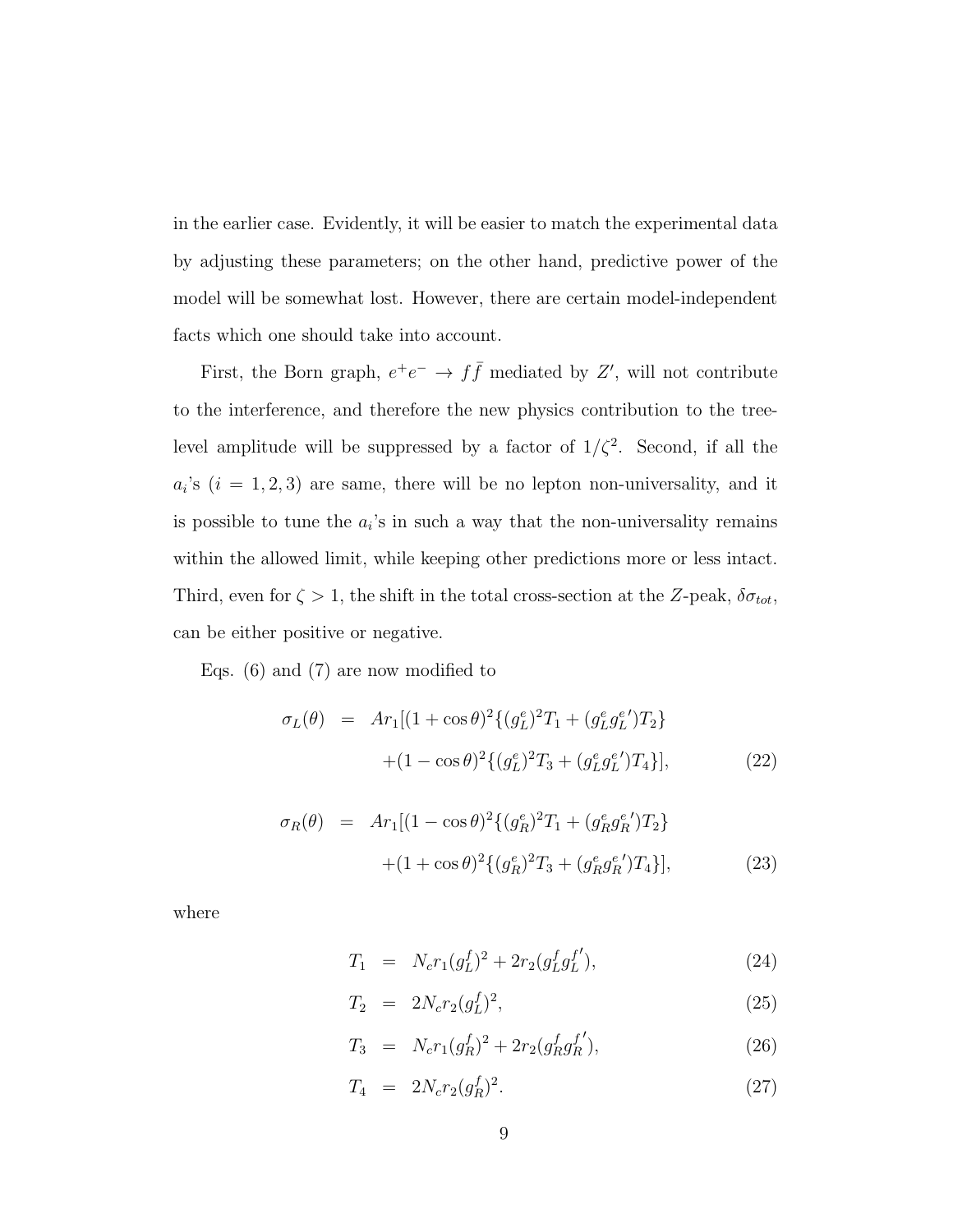First let us assume, for simplicity,  $a_1 = a_2 = a_3 = a$ . The limiting value of  $a^2/(1-\zeta^2)$ , as obtained from  $\delta\Gamma_Z/\Gamma_Z$ , is more constrained compared to model 1:

$$
\frac{a^2}{1 - \zeta^2} \ge -0.069\tag{28}
$$

leading to  $m_{Z'} \geq 446$  GeV for  $a = 1$ . Unfortunately,  $\delta A_{LR}$  is negative  $(=-0.0065)$ , and so this choice fails to be the desired one. However, if one puts  $-a_1 = a_2 = a_3 = a$ , the total cross-section decreases (for  $\zeta > 1$ ), and from the experimental bound, one obtains

$$
\delta A_{LR} = 0.015\tag{29}
$$

which explains the trend of the SLAC result perfectly.

One must comment about the other observables, none of which are much affected, due to the highly constrained value of  $a^2/1-\zeta^2$ . The change in  $R_b$ , for the latter choice of  $a$ 's, is positive, and the result is in agreement with the experimental data.

Thus, both these models allow FCNC processes, forbidden in the SM. For the second model, one needs different  $a_i$ 's (and thus the maximum splitting between the  $a_i$ 's can be restricted). The processes now allowed include GIMviolating Z-decays, and tree-level  $B_d - \bar{B}_d$  (and  $B_s - \bar{B}_s$ ) mixing. However, the inherent uncertainties limit the usefulness of such processes in detecting a new gauge boson indirectly.

In this letter, we show that the trend of some of the present experimental data, which may indicate a deviation from the SM, can be explained by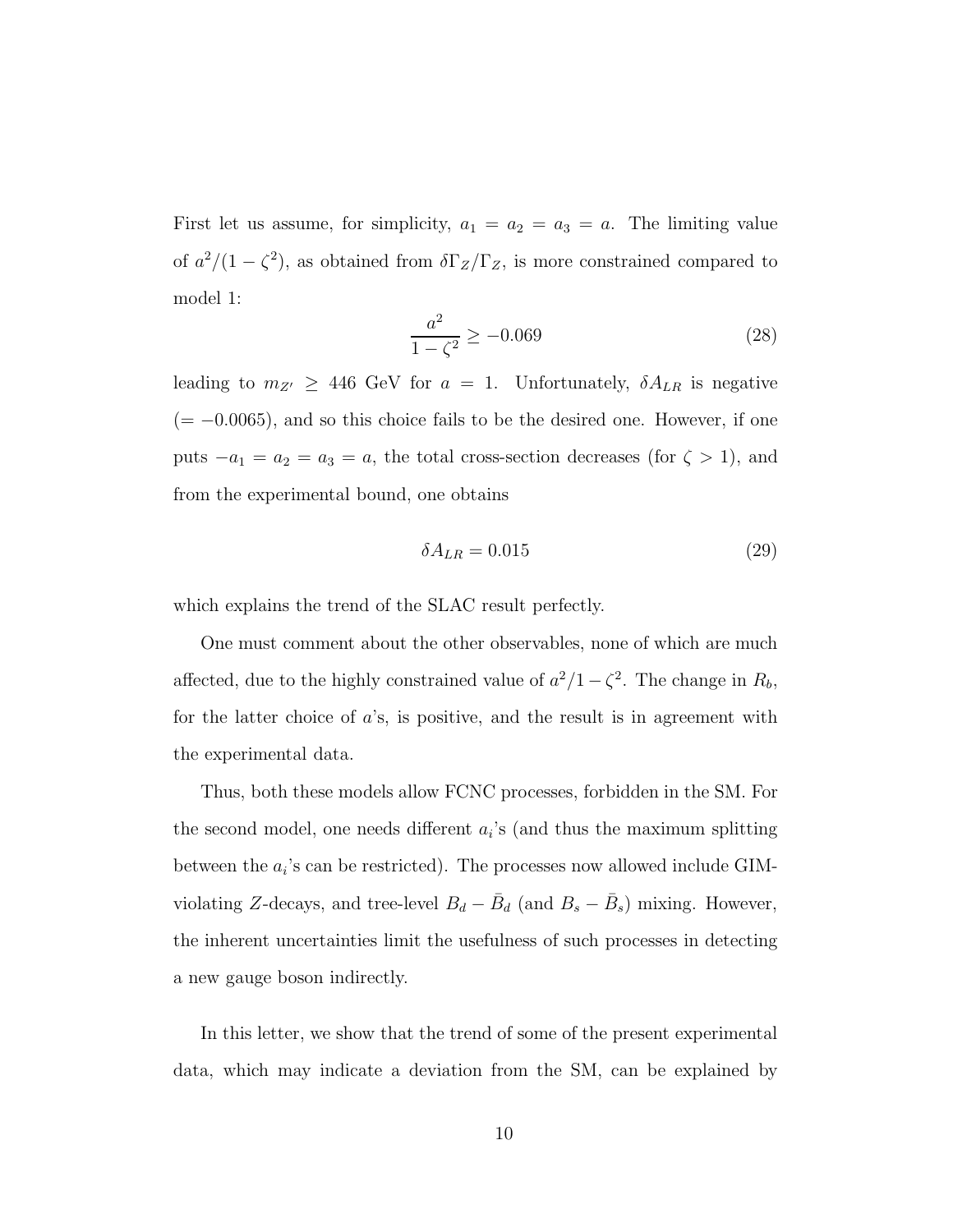considering a heavy neutral gauge boson  $Z'$ . A crucial role is played by the heavy top quark which ensures a significant contribution from the interference term in the  $e^+e^- \to f\bar{f}$  amplitude. Two models are considered; one in which Z ′ couples only to the third generation fermions and another in which it couples to all the three generations. The first model allows a lower value of  $m_{Z'}$ . Guided by the anomaly cancellation conditions of the new gauge boson, we find that the shifts in the measured observables are always in the right direction. We expect that these results may motivate a search, direct or indirect, for  $Z'$  in the future colliders.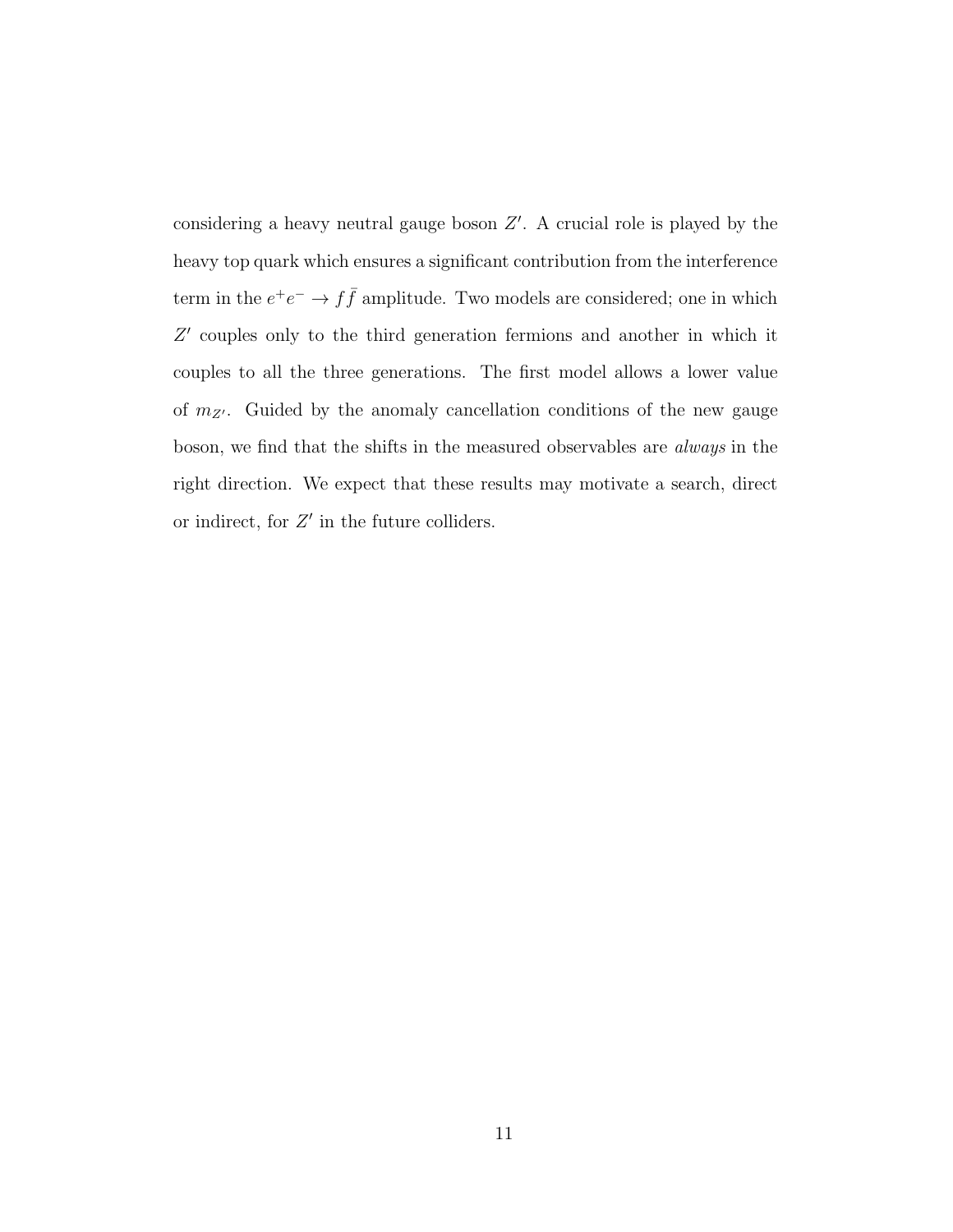### Appendix 1

The two-point function (fig. 2),  $i\Pi_{\mu\nu}$ , can be written as

$$
i\Pi_{\mu\nu}(m_1, m_2, \lambda, \lambda') = \frac{i}{4\pi^2} \int_0^1 dx [\Delta + \ln(\mu^2/M^2)]
$$
  
 
$$
\times [2(1 + \lambda\lambda')x(1 - x)q_{\mu}q_{\nu} + (1 + \lambda\lambda')(-2x(1 - x)q^2 + m_1^2x + m_2^2(1 - x))g_{\mu\nu}
$$
  
 
$$
-(1 - \lambda\lambda')m_1m_2g_{\mu\nu}], \qquad (A.1)
$$

where

$$
\Delta = \frac{1}{\epsilon} - \gamma + \ln 4\pi,\tag{A.2}
$$

and

$$
M^{2} = -q^{2}x(1-x) + m_{1}^{2}x + m_{2}^{2}(1-x).
$$
 (A.3)

The vertex factors are  $\gamma_{\mu} (1 - \lambda \gamma_5)$  and  $\gamma_{\nu} (1 - \lambda' \gamma_5)$  respectively.

Neglecting  $q_{\mu}q_{\nu}$  terms (they vanish if external fermions are massless), and putting  $m_1 = m_2 = m$ , we get

$$
f(m, \lambda, \lambda') = -\frac{1}{2\pi^2} \left[ (1 + \lambda \lambda') \left\{ (\Delta + \ln \mu^2) (\frac{1}{6}q^2 - \frac{1}{2}m^2) + q^2 (I_1 - I_2) + \frac{1}{2}m^2 I_3 \right\} + (1 - \lambda \lambda') \left\{ (\Delta + \ln \mu^2) \frac{m^2}{2} - \frac{1}{2}m^2 I_3 \right\} \right]
$$
(A.4)

where

$$
I_1, I_2, I_3 = \int_0^1 dx(x^2, x, 1) \ln M^2,
$$
 (A.5)

and

$$
\Pi_{\mu\nu} = if g_{\mu\nu}.\tag{A.6}
$$

For  $m \ge q/2$ , the expressions for the *I*'s are

$$
I_1 = \frac{\ln m^2}{3} - \frac{2}{3} \left[ \frac{13}{12} - \frac{m^2}{q^2} - \left( \frac{5}{4} \frac{m^2}{q^2} - \frac{m^4}{q^4} - \frac{1}{4} \right) \frac{2}{\eta} \tan^{-1} \frac{1}{2\eta} \right],\tag{A.7}
$$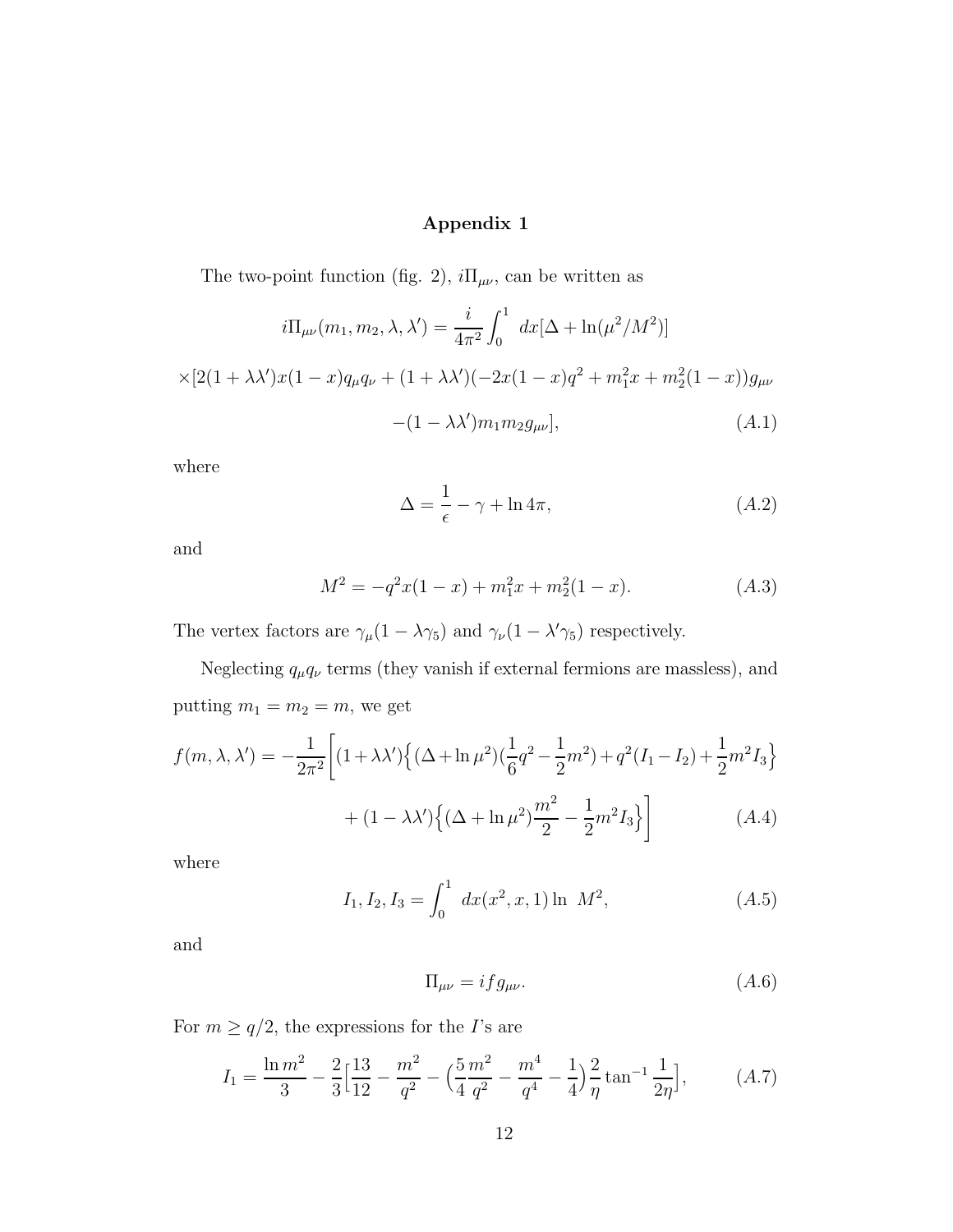$$
I_2 = \frac{\ln m^2}{2} - \left[1 - 2\eta \tan^{-1} \frac{1}{2\eta}\right],\tag{A.8}
$$

$$
I_3 = \ln m^2 - 2 + 4\eta \tan^{-1} \frac{1}{2\eta}, \tag{A.9}
$$

where

$$
\eta = (m^2/q^2 - 1/4)^{1/2}.
$$
\n(A.10)

In the text, we use the  $\overline{MS}$  scheme and take the subtraction point  $\mu=m_Z$ to obtain the numerical values.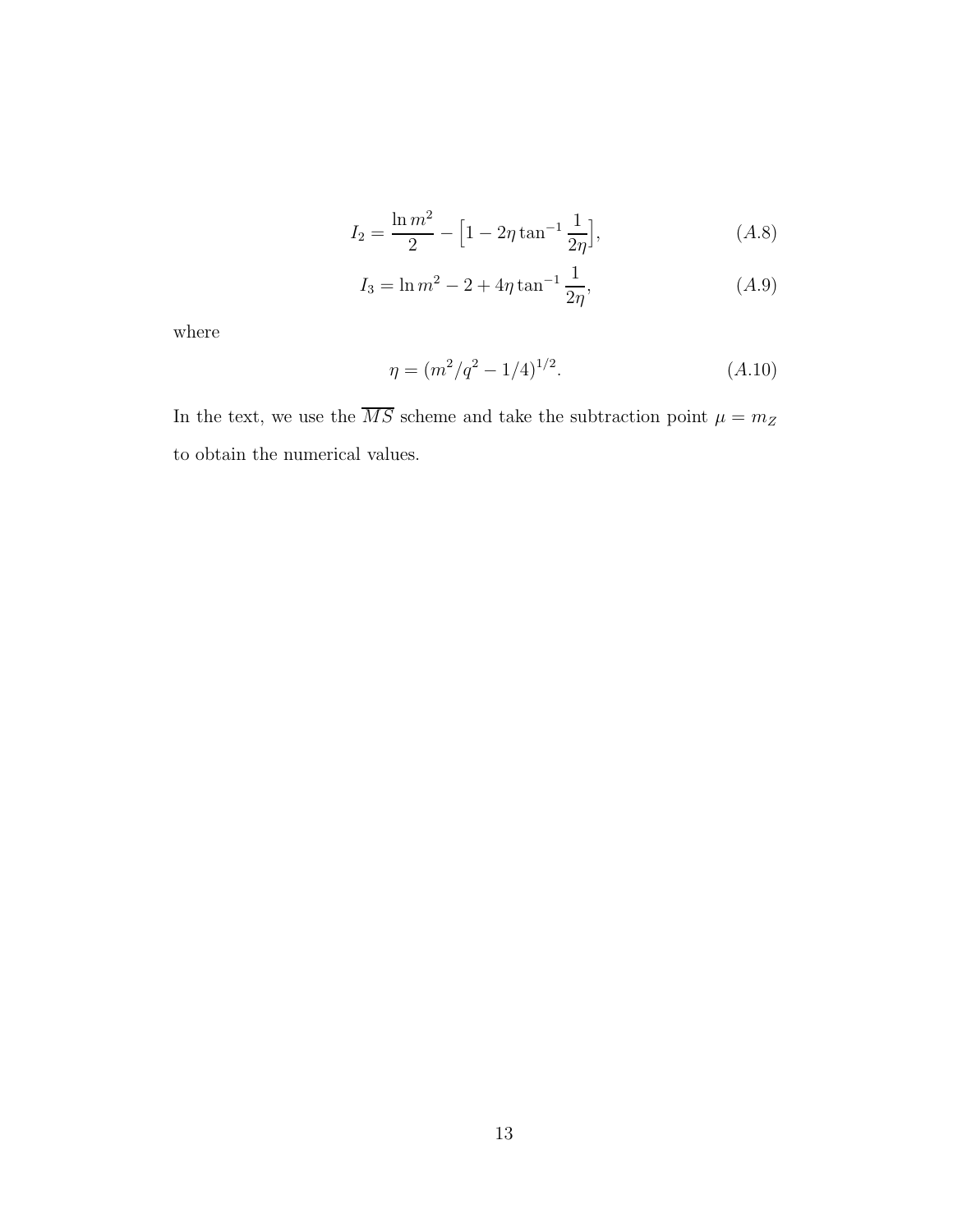# References

- [1] A. Kundu and B. Mukhopadhyaya, hep-ph/9507305
- [2] B. Holdom, Phys. Lett. B339 (1994), 114
- [3] F. Caravaglios and G.G. Ross, Phys. Lett. B346 (1995), 159
- [4] P. Langacker and M. Luo, Phys. Rev. D45 (1992), 278
- [5] Review of Particle Properties, Phys. Rev. D50 (1994), 1173
- [6] F. Abe et al (CDF Collaboration), Phys. Rev. Lett. 74 (1995) 2626; S. Abachi et al (D0 Collaboration), Phys. Rev. Lett. 74 (1995) 2632
- [7] J. Erler and P. Langacker, Phys. Rev. D52 (1995) 441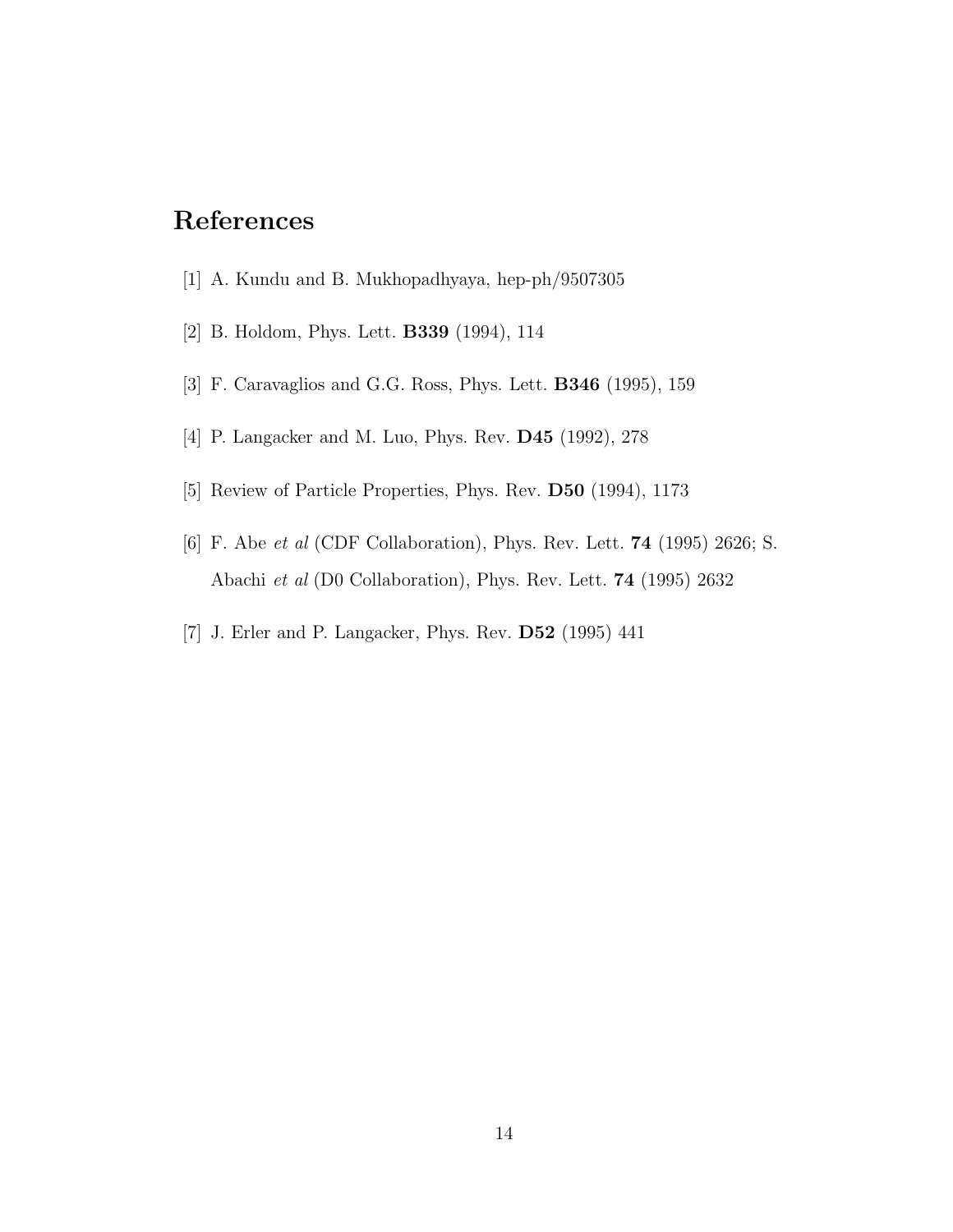### Figure Captions

- 1.  $Z Z'$  mixing mediated by t loop.
- 2. The two-point gauge boson vacuum polarization diagram.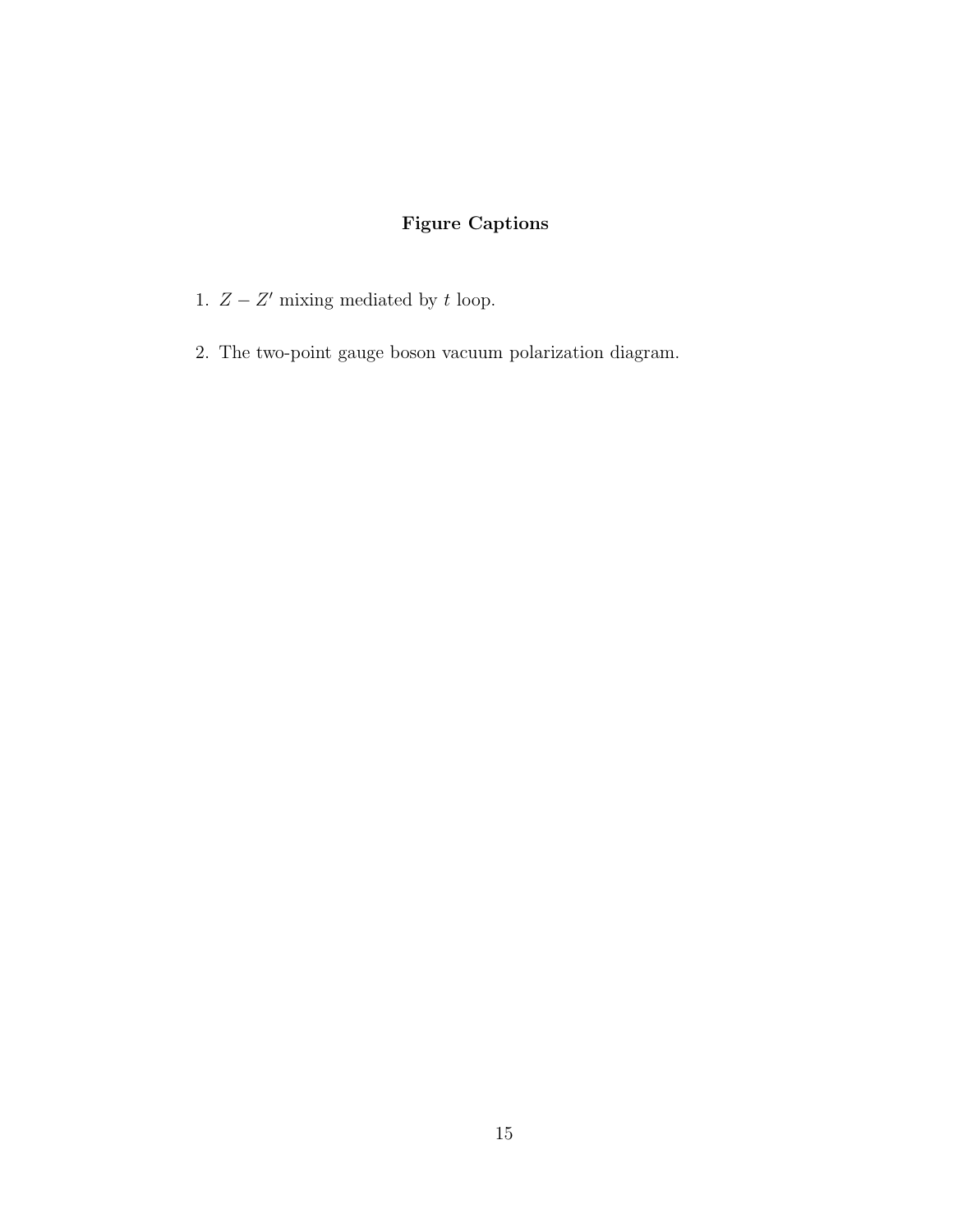

Fig. <sup>1</sup>